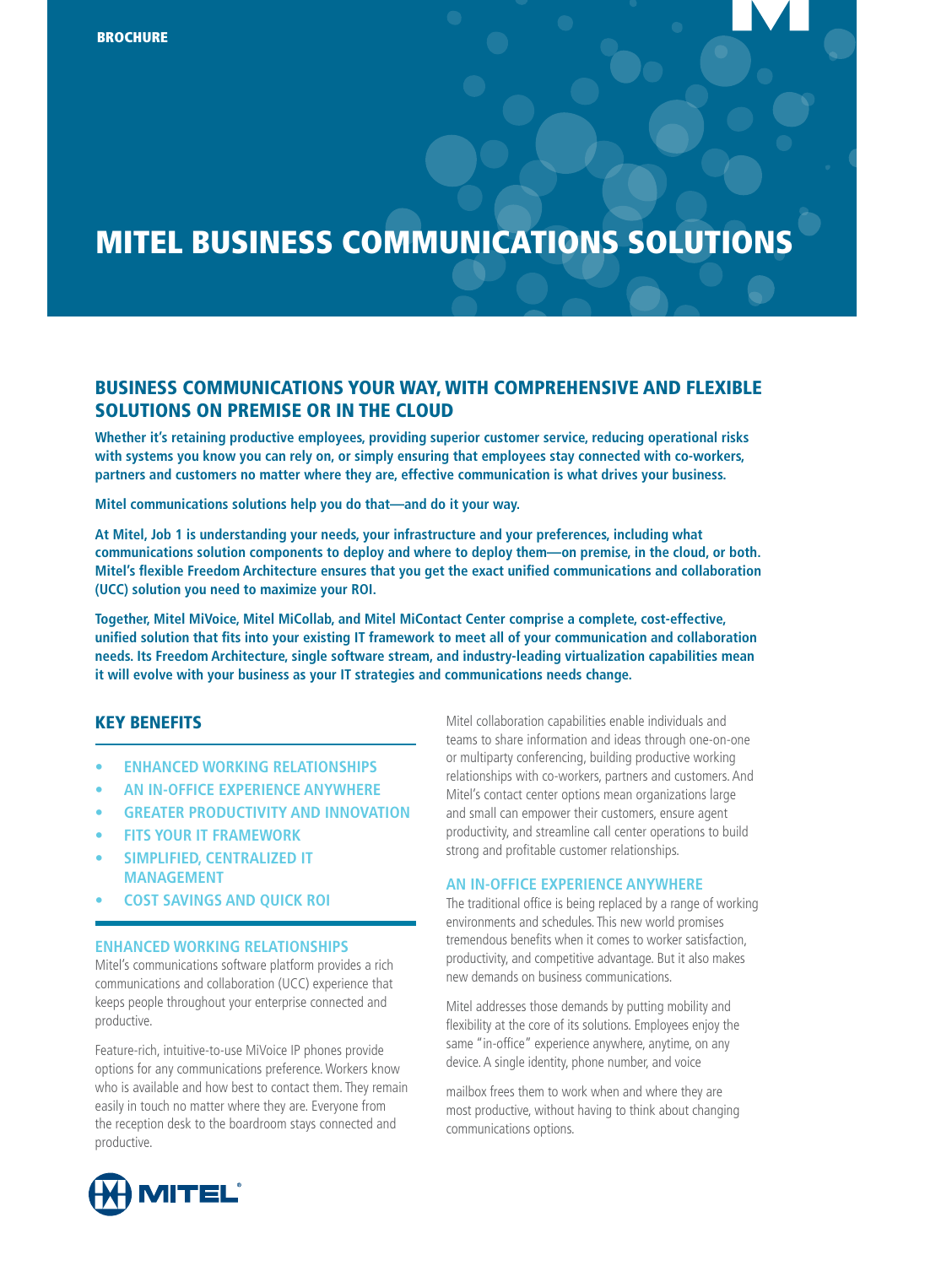

Logging into any Mitel IP phone—at home or in any office—gives employees access to personal preferences. They route calls to their device of choice. And they can select up to eight devices of any type to act as their business phone, collapsing all of their numbers into a single identity that lets people reach them anywhere, anytime, using the same number.

#### **GREATER PRODUCTIVITY AND INNOVATION**

Providing a complete range of communications and collaboration capabilities geared to your business needs means you can connect with more people in more ways. It enhances the ability of people throughout your organization to work productively, focusing on the job rather than on their communications technology. It frees them to collaboratively develop and share innovative solutions to business problems.

By making communicating simpler, Mitel communications solutions help people make better decisions that lead to higher productivity and greater innovation. It means less time spent waiting to connect with co-workers, working groups, partners and customers, and more time devoted to productive work and innovation.

#### **FITS YOUR IT FRAMEWORK**

Communications solutions have traditionally been sold as distinct IT frameworks that support proprietary applications in very specific technical environments. While Mitel solutions fit comfortably into this scenario, they can also merge seamlessly with existing IT frameworks, leveraging, extending, and adding value to those frameworks.

For example, in an organization with a VMware framework, personnel use VMware data-center tools and technologies to support high availability and assured disaster recovery for a variety of business-critical applications. Mitel communications solutions can become an integral part of that framework, supporting and leveraging VMware's modules from top to bottom. IT manages the organization's communications solution just as they do other applications, working with the systems and tools they know.

Whether you depend on VMware, Salesforce.com, Google Android, Microsoft, or another IT framework, Mitel solutions fit into that framework, providing a convenient, costeffective, rich communications solution that blends with your other high-value business technologies.

#### **SIMPLIFIED, CENTRALIZED IT MANAGEMENT**

Mitel solutions make IT's management tasks easier. A simplified web-based management architecture reduces the time and resources needed to perform tasks and administer changes. A multiplatform solution can be managed as if it were on a single platform, right from an administrator's web browser.

New employees can be provisioned quickly. And integration with Microsoft Active Directory means users can be configured once, saving valuable time and simplifying large deployments.

#### **COST SAVINGS AND QUICK ROI**

Mitel's open, fully modular Freedom Architecture is agnostic when it comes to data infrastructure and communications components. It frees you from a walled garden approach that forces you into proprietary technologies, letting you choose the UC components that work best for you, from any vendor.

Providing the full range of UC capabilities on your existing infrastructure, and evolving with your changing IT strategies, Mitel communications and collaboration solutions are highly cost-effective, delivering a rapid return on your communications investment.

## KEY COMPONENTS AND FEATURES

**CHOOSE THE COMPONENTS YOU NEED FROM MITEL'S COMPLETE UCC SOLUTION.**

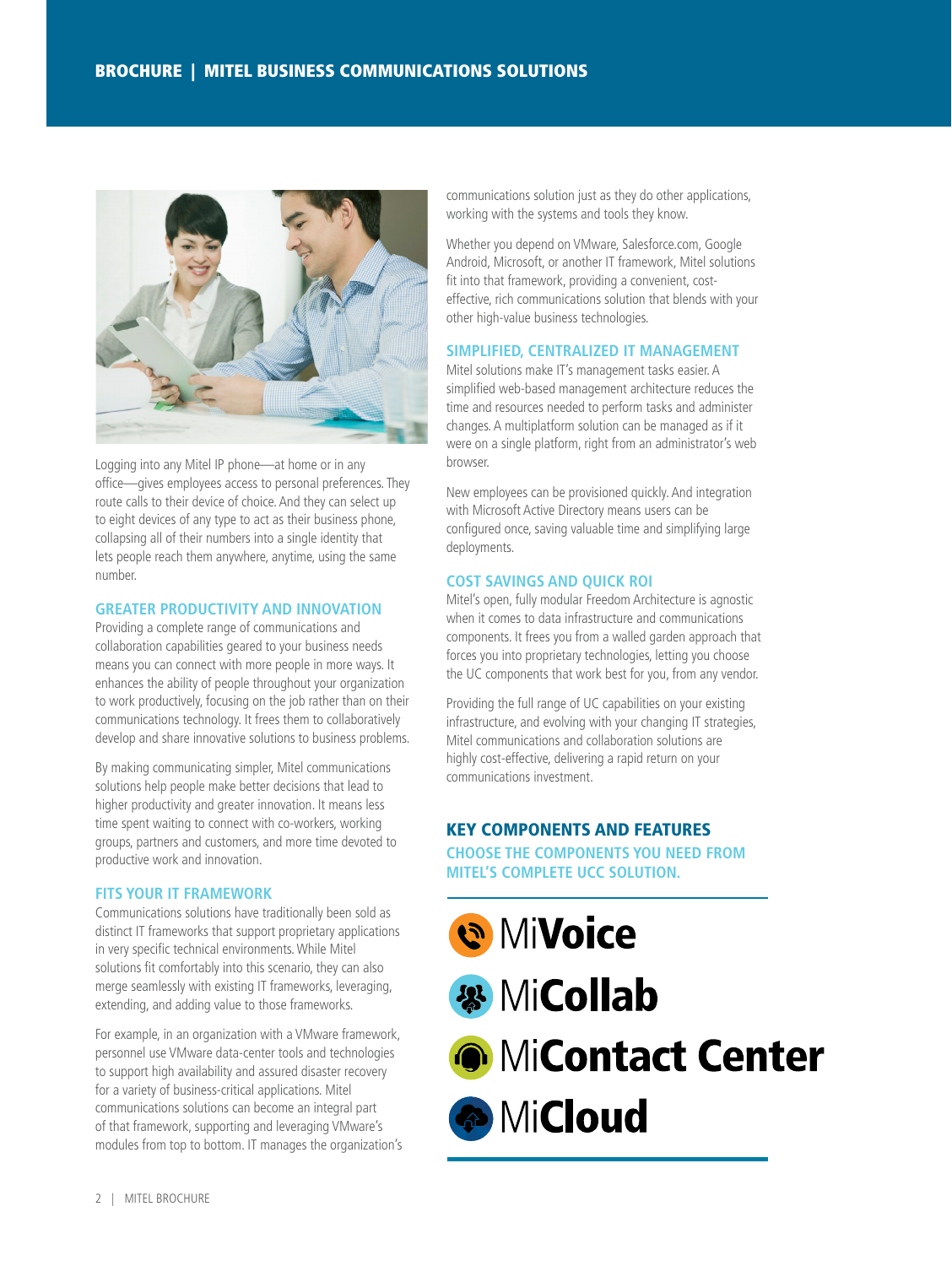

Mitel MiVoice delivers all the tools you need for productive voice communication, including call control platforms and phones. It provides seamless communication among employees, partners, and customers throughout your business with features like auto-attendant, audio conferencing, Automatic Call Distribution, hot desking, mobile twinning, teleworking, and reporting.

MiVoice is available in two packages—MiVoice Business and MiVoice Office. MiVoice Business is a highly-scalable and reliable software-only solution that can be deployed on industry standard servers, as a virtual appliance, or on purpose-built Mitel controllers to meet the needs of larger organizations.

MiVoice Office is a turnkey appliance for businesses with up to 150 users. A hybrid digital/IP solution, with a full suite of embedded UC applications, it delivers powerful communications tools while simplifying their management.

MiVoice also has one of the most comprehensive portfolios of IP desktop devices in the industry. Designed with ergonomics and office aesthetics in mind, and geared to address the many diverse communications needs of today's workers, MiVoice IP phones give users easy, intuitive access to feature-rich telephone and advanced desktop applications enabled by the Mitel MiVoice platform.



MiCollab provides users with a single point of access for all their communications tools. This includes presence information, messaging and visual voice mail, and softphone capabilities that provide workers with an in-office communications experience regardless of location or device. Available for the desktop, for all leading mobile devices or tablets, and as a web client, MiCollab Client provides location-based routing and softphone capabilities that lower costs by enabling calls over WiFi.

Mitel MiCollab provides an integrated set of collaboration capabilities, including scheduled and ad-hoc conferencing, desktop and application sharing, multi-point video conferencing, private and public chat, web-based collaboration—everything needed to ensure effective collaboration, whether scheduled or ad hoc.



MiContact Center provides robust, highly flexible and feature-rich contact center solutions, including agent and supervisor productivity tools, real-time and historic reporting, sophisticated call routing, customer self-service tools, and support for multi-media communication, including voice, email, web chat and social media.

MiContact Center is available in packages that support the needs of all sizes and types of contact center, from small workgroups or departments up to large-scale contact centers with multiple locations and remote agents.

# **MiCloud**

You can deploy MiVoice, MiCollab, and MiContact Center in a private, public, or hybrid cloud. Private cloud deployment lets you deploy in your own data center or on dedicated servers in a service provider's data center.

If you want to leave management of your communications solutions to a provider, and replace a capital expense with a monthly subscription fee, UC as a Service is a good option. Mitel is partnered with several service providers that deliver UC as a Service offerings based on Mitel solutions. In the US, it offers its own public cloud offering, MiCloud as a Service.

You can also choose to deploy on both the public and a private cloud, housing some applications in the private cloud or on premises and others in the public cloud. It's ideal if you need to keep critical, security-sensitive information on-site but still want to benefit from services delivered in the public cloud.

# **Deploy where you want, how you want, when you want**

Mitel Communications solutions leverage your existing investment in technology, adding value with the communications and collaboration features that you need to achieve your business goals. Whether it is an on-premise legacy or IP deployment, virtualized, cloud based, or a combination, Mitel solutions work with your other critical business applications.

The Mitel solution's single software stream means it can easily accommodate your changing needs and preferences over time. So you can deploy on premise today, and then move to the cloud tomorrow. The software stays the same only the location changes. And that can include a private, public or hybrid cloud.

Mitel's open architecture, single software stream, and virtualization capabilities make it all possible, delivering a lower total cost of ownership and a quicker ROI.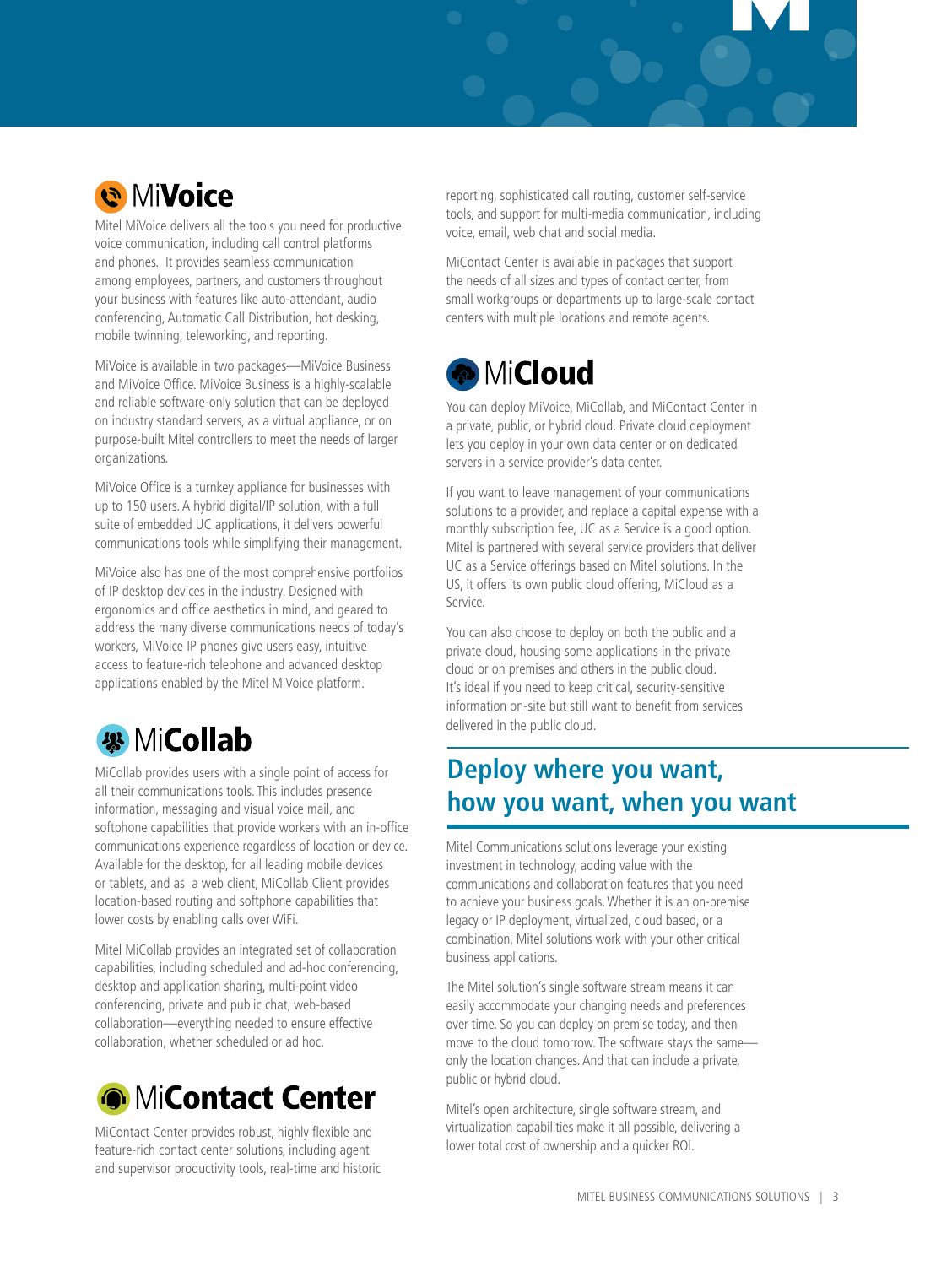## BUSINESS COMMUNICATIONS DEPLOYED YOUR WAY—

### ON PREMISE, IN THE CLOUD, OR BOTH

**Mitel's Freedom Architecture, single software stream, and industry leading virtualization capabilities mean you can deploy your communications solution in the public cloud, a private cloud, or both.**